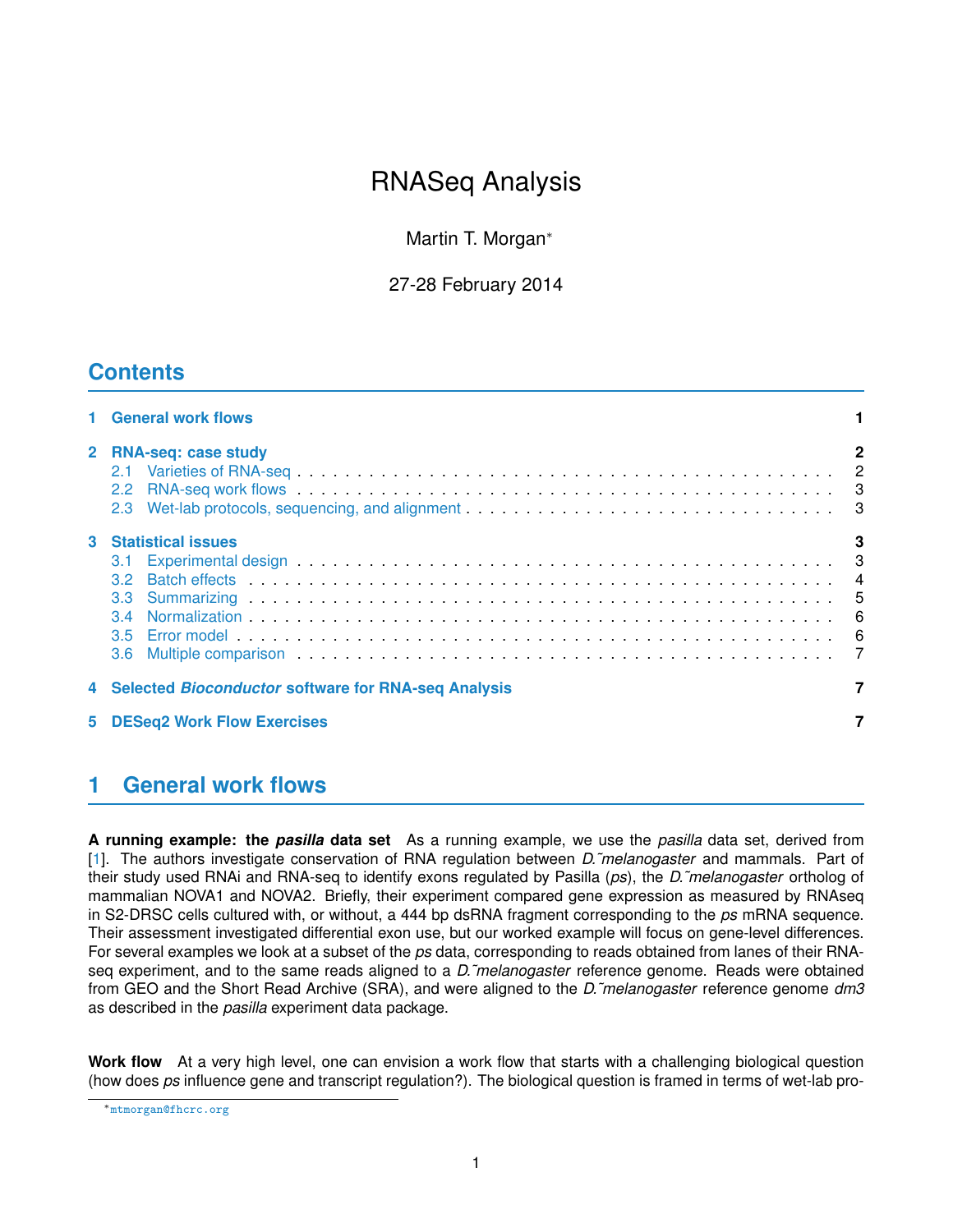tocols coupled with an appropriate and all-important experimental design. There are several well-known statistical challenges, common to any experimental data What treatments are going to be applied? How many replicates will there be of each? Is there likely to be sufficient power to answer the biologically relevant question? Reality is also important at this stage, as evidenced in the *pasilla* data where, as we will see, samples were collected using different methods (single versus paired end reads) over a time when there were rapid technological changes. Such reality often introduces confounding factors that require appropriate statistical treatment in subsequent analysis.

The work flow proceeds with data generation, involving both a wet-lab (sample preparation) component and actual sequencing. It is essential to acknowledge the biases and artifacts that are introduced at each of these stages. Sample preparation involves non-trivial amounts of time and effort. Large studies are likely to have batch effects (e.g., because work was done by different lab members, or different batches of reagent). Samples might have been prepared in ways that are likely to influence down-stream analysis, e.g., using a protocol involving PCR and hence introducing opportunities for sample-specific bias. DNA isolation protocols may introduce many artifacts, e.g., non-uniform representation of reads across the length of expressed genes in RNA-seq. The sequencing reaction itself is far from bias-free, with known artifacts of called base frequency, cycle-dependent accuracy and bias, non-uniform coverage, etc. At a minimum, the research needs to be aware of the opportunities for bias that can be introduced during sample preparation and sequencing.

The informatics component of work flows becomes increasing important during and after sequence generation. The sequencer is often treated as a 'black box', producing short reads consisting of 10's to 100's of nucleotides and with associated quality scores. Usually, the chemistry and informatics processing pipeline are sufficiently well documented that one can arrive at an understanding of biases and quality issues that might be involved; such an understanding is likely to be particularly important when embarking on questions or using protocols that are at the fringe of standard practice (where, after all, the excitement is).

The first real data seen by users are *fastq* files. These files are often simple text files consisting of many millions of records, and are described in greater detail earlier in the course. The center performing the sequencing typically vets results for quality, but these quality measures are really about the performance of their machines. It is very important to assess quality with respect to the experiment being undertaken – Are the numbers of reads consistent across samples? Is the GC content and other observable aspects of the reads consistent with expectation? Are there anomalies in the sequence results that reflect primers or other reagents used during sample preparation? Are well-known artifacts of the protocol used evident in the reads in hand?

The next step in many work flows involves alignment of reads to a reference genome. There are many aligners available, including [BWA](http://bio-bwa.sourceforge.net/) [\[2\]](#page-7-0), [Bowtie](http://bowtie-bio.sourceforge.net/) / [Bowtie2](http://bowtie-bio.sourceforge.net/bowtie2/) [\[3\]](#page-7-1), and [GSNAP;](http://research-pub.gene.com/gmap/) merits of these are discussed in the literature. *Bioconductor* packages 'wrapping' these tools are increasingly common (e.g., *[Rbowtie](http://bioconductor.org/packages/release/bioc/html/Rbowtie.html)*, *[gmapR](http://bioconductor.org/packages/release/bioc/html/gmapR.html)*; *[cummeRbund](http://bioconductor.org/packages/release/bioc/html/cummeRbund.html)* for parsing output of the *cufflinks* transcript discovery pathway). There are also alignment algorithms implemented in *Bioconductor* (e.g., matchPDict in the *[Biostrings](http://bioconductor.org/packages/release/bioc/html/Biostrings.html)* package, and the *[Rsubread](http://bioconductor.org/packages/release/bioc/html/Rsubread.html)* package); matchPDict is particularly useful for flexible alignment of moderately sized subsets of data. Most main-stream aligners produce output in 'SAM' or 'BAM' (binary alignment) format. BAM files are the primary starting point for many analyses, and their manipulation and use in *Bioconductor* was introduced earlier in the course.

## <span id="page-1-0"></span>**2 RNA-seq: case study**

### <span id="page-1-1"></span>**2.1 Varieties of RNA-seq**

RNA-seq experiments typically ask about differences in transcription of genes or other features across experimental groups. The analysis of designed experiments is statistical, and hence an ideal task for *R*. The overall structure of the analysis, with tens of thousands of features and tens of samples, is reminiscent of microarray analysis; some insights from the microarray domain will apply, at least conceptually, to the analysis of RNA-seq experiments.

The most straight-forward RNA-seq experiments quantify abundance for known gene models. The known models are derived from reference databases, reflecting the accumulated knowledge of the community responsible for the data. The 'knownGenes' track of the UCSC genome browser represents one source of such data. A track like this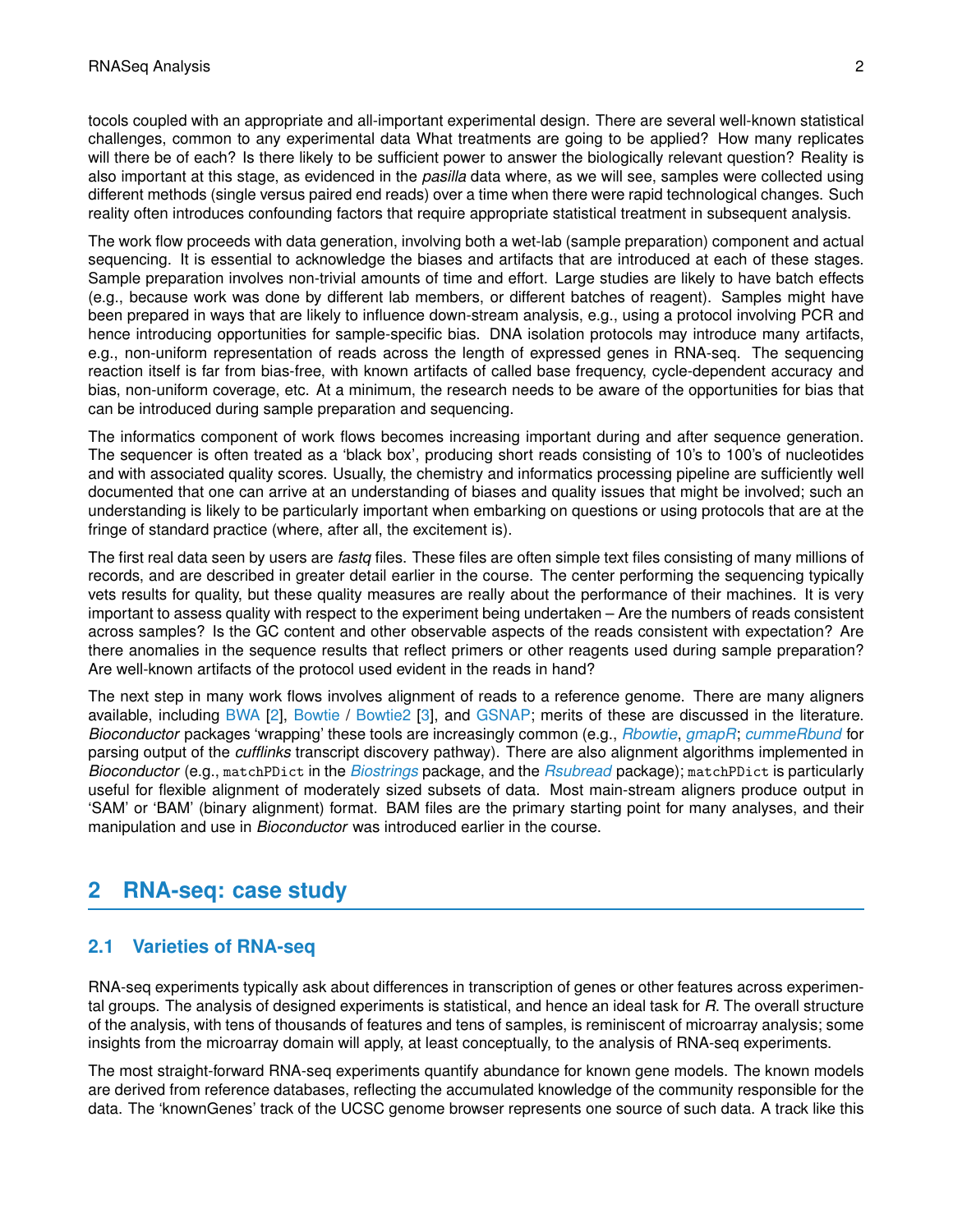describes, for each gene, the transcripts and exons that are expected based on current data. The *[GenomicFea](http://bioconductor.org/packages/release/bioc/html/GenomicFeatures.html)[tures](http://bioconductor.org/packages/release/bioc/html/GenomicFeatures.html)* package allows ready access to this information by creating a local database out of the track information. This data base of known genes is coupled with high throughput sequence data by counting reads overlapping known genes and modeling the relationship between treatment groups and counts.

A more ambitious approach to RNA-seq attempts to identify novel transcripts. This requires that sequenced reads be assembled into contigs that, presumably, correspond to expressed transcripts that are then located in the genome. Regions identified in this way may correspond to known transcripts, to novel arrangements of known exons (e.g., through alternative splicing), or to completely novel constructs. We will not address the identification of completely novel transcripts here, but will instead focus on the analysis of the designed experiments: do the transcript abundances, novel or otherwise, differ between experimental groups?

#### <span id="page-2-0"></span>**2.2 RNA-seq work flows**

RNA-seq work flows aim at measuring gene expression through assessment of mRNA abundance. Work flows involve:

- 1. Experimental design.
- 2. Wet-lab protocols for mRNA extraction and reverse transcription to cDNA.
- 3. Sequencing; QA.
- 4. Alignment of sequenced reads to a reference genome; QA.
- 5. Summarizing of the number of reads aligning to a region; QA.
- 6. Normalization of samples to accommodate purely technical differences in preparation.
- 7. Statistical assessment of differential representation, including specification of an appropriate error model.
- 8. Interpretation of results in the context of original biological questions; QA.

The inference is that higher levels of gene expression translate to more abundant cDNA, and greater numbers of reads aligned to the reference genome. The enumeration above seems simplistic, but oddly enough one has concerns and commentary on each point.

#### <span id="page-2-1"></span>**2.3 Wet-lab protocols, sequencing, and alignment**

The important point here is that wet-lab protocols, sequencing reactions, and alignment introduce artifacts that need to be acknowledged and, if possible, accommodated in down-stream analysis. These artifacts and approaches to their remediation are discussed in the following sections.

## <span id="page-2-2"></span>**3 Statistical issues**

Important statistical issues are summarized in Table[˜1.](#page-3-1)

### <span id="page-2-3"></span>**3.1 Experimental design**

**Technical versus biological replication** Obviously one should follow best practices for designing experiments appropriate for the data under analysis. A typical experiment will have one or several groups. Because there is uncertainty in each measurement, we require replication. Previous work shows that technical replication (repeating identical wet-lab and sequencing protocols on a single biological sample) introduces variation that is small˜[\[4\]](#page-7-2) compared to biological replicates (using different samples). Most RNA-seq experiments require biological replication, and seldom include technical replicates.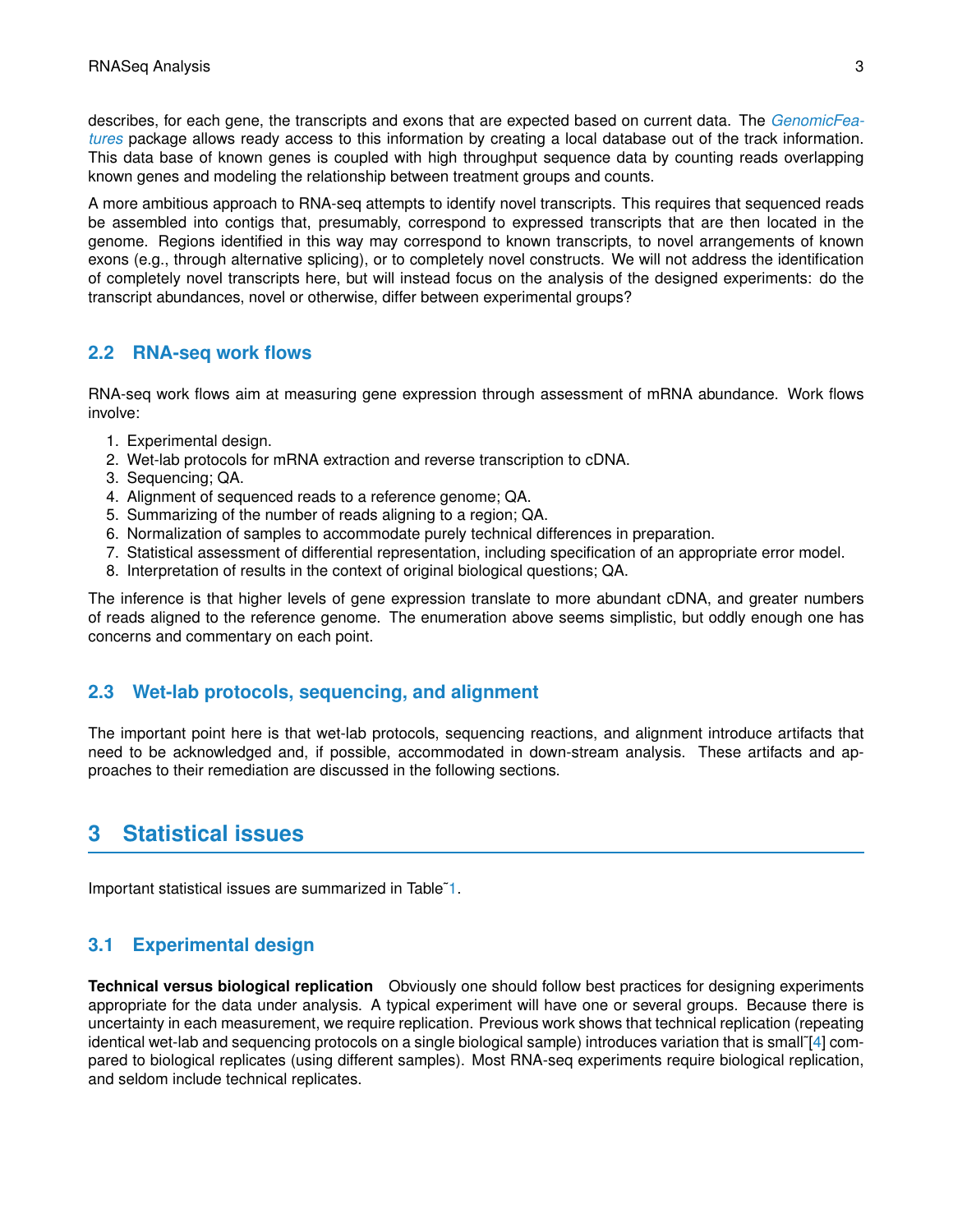<span id="page-3-1"></span>

| Table 1: Statistical issues in RNA-seg differential expression. |                                                                                                                                                                                                                                            |  |  |
|-----------------------------------------------------------------|--------------------------------------------------------------------------------------------------------------------------------------------------------------------------------------------------------------------------------------------|--|--|
| Analysis stage                                                  | <b>Issues</b>                                                                                                                                                                                                                              |  |  |
| Experimental design                                             | Replication, complexity, feasibility                                                                                                                                                                                                       |  |  |
| <b>Batch effects</b>                                            | Known and unknown factors.                                                                                                                                                                                                                 |  |  |
| Summarize                                                       | Counts versus RPKM and other summaries.                                                                                                                                                                                                    |  |  |
| Normalize                                                       | Robust estimates of library size.                                                                                                                                                                                                          |  |  |
| Differential expression                                         | Appropriate error model (Negative Binomial, Poisson, ); dispersion (under<br>negative binomial) as parameter requiring estimation; 'shrinkage' to balance ac-<br>curacy of per-gene estimates with precision of experiment-wide estimates. |  |  |
| Testing                                                         | Filtering to reduce multiple comparisons & false discovery rate.                                                                                                                                                                           |  |  |

**Sample size** How many biological replicates? It is helpful to think in terms of orders of magnitude – biological treatments with strong and consistent consequences for gene expression will be detected with a handful – 2 or 3 – replicates per treatment. Conversely, statistically subtle effects will not be much revealed by samples of say 5 or 8, but will instead require 10's or 100's of samples. The *[RNASeqPower](http://bioconductor.org/packages/release/bioc/html/RNASeqPower.html)* package provides data-driven guidance on power calculations in RNA-seq experiments; *[CSSP](http://bioconductor.org/packages/release/bioc/html/CSSP.html)* provides ChIP-seq power calculations based on Bayesian estimation for local counting processes.

**Complexity** How complicated an experimental design? The advice must be to 'keep it simple'. There are many interesting biological questions that one could ask, but experimental designs with more than one or at most two factors, or with multiple levels per factor, will undermine statistical power and complicate analysis. There are exceptions of course, for instance a time course design or an experiment with two or more factors, but these require strong *a priori* motivation and confidence that the design is amenable to analysis even in the face of wet-lab or sequencing catastrophe.

**Feasibility of intended statistical analysis** What kind of treatment? Two 'lessons learned' from microarray analysis and applicable to RNA-seq inform this question. (a) It is necessary to normalize observations between samples to accommodate purely technical variation in overall patterns of expression. For example, samples provided to the sequencer have different amounts of DNA, resulting in variation in total numbers of sequenced and aligned reads independent of any difference in gene-level differential representation. This implies that the treatment should *affect only a fraction of the genes assayed*, otherwise treatment effects and protocol artifacts are confounded. (b) Between-gene measures of expression differ for reasons unrelated to levels of expression. For instance, standard protocols mean that a long gene is sequenced more often than a short gene, even when the number of mRNA molecules of the two genes are identical. This means that the most productive approach to differential representation will *compare genes across samples*, rather than compare levels of representation of different genes (gene set enrichment analysis and other approaches to between-gene comparison are statistically interesting in part because of the need to overcome between-gene differences arising for purely technical reasons). The combination of lessons (a) and (b) dictate that the treatment should affect only a subset of the genes under study, and that 'interesting' results correspond to treatment groups with differences at the gene level. *A priori* motivation, e.g., about well-defined pathways as targets of differential representation, may trump part (b) of this guideline.

#### <span id="page-3-0"></span>**3.2 Batch effects**

The reality of executing designed experiments may mean that there are known but unavoidable factors that confound the analysis, but that are not of fundamental biological interest. Perhaps samples are being processed by different groups, or processing is spread over several months to accommodate personnel or sequencer availability. It is essential to avoid confounding such factors with biologically relevant parts of the experiment. Such batch effects are pervasive in high-throughput analysis of diverse data types [\[5\]](#page-7-3); addressing batch effects helps to reduce dependence, stabilize error rate estimates, and improve reproducibility.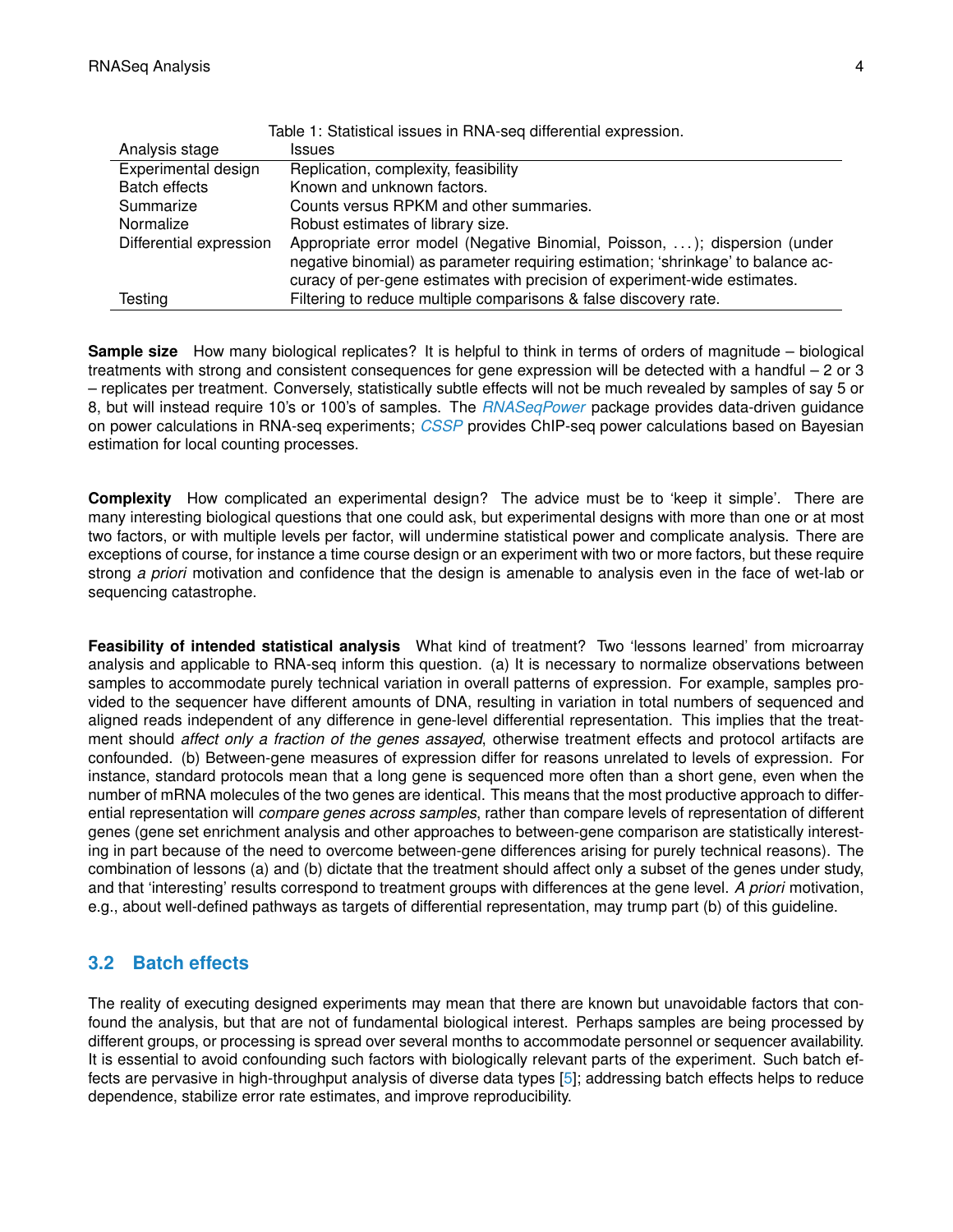

<span id="page-4-1"></span>Figure 1: Nucleotide frequency versus position relative to start of alignment, various experiments and protocols; see˜[\[12\]](#page-7-4).

Having acknowledged a potentially confounding factor, what is to be done? A first reaction might be randomization – arrange for samples to be processed in a random order, for instance, rather than by treatment group – but a better strategy is usually to include a blocking factor, e.g., processed by lab 'A' versus lab 'B' and to ensure that treatments are represented by replicates in each blocking factor. The down-stream analysis can then use replication to statistically accommodate such effects.

An alternative to explicitly modeling batch effects is to identify 'surrogate variables'. Surrogate variables are covariates constructed directly from the data, and can be used in subsequent analysis to adjust for unknown, unmodeled, or latent sources of noise [\[6,](#page-7-5) [7,](#page-7-6) [8\]](#page-7-7). The *[sva](http://bioconductor.org/packages/release/bioc/html/sva.html)* package implements surrogate variable analysis, and can be used with RNA-seq and many other high dimensional data types. *[sva](http://bioconductor.org/packages/release/bioc/html/sva.html)* estimates surrogate variables for inclusion in subsequent analysis, or removes known batch effects using ComBat [\[9\]](#page-7-8).

An interesting approach to addressing batch effects in studies where new samples are accumulated incrementally (e.g., patient assays from physician offices) is to create a 'frozen' correction on a training data set, and perform per-sample correction on new samples as they become available. This is similar to the 'frozen' RMA approach to normalization developed by McCall et al., [\[10\]](#page-7-9), and is implemented by the fsva function in the *[sva](http://bioconductor.org/packages/release/bioc/html/sva.html)* package.

#### <span id="page-4-0"></span>**3.3 Summarizing**

The summary process tallies the number of reads aligning in each region (e.g., gene) of interest. The simplest method is to simply count reads overlapping each region, dividing by the length of the region of interest to accommodate differences in gene length. This is the 'RPKM' (reads per kilobase per million reads) of Mortazavi et al. [\[11\]](#page-7-10). One problem with this approach is that reads are not sampled uniformly across genes (Figure~1; [\[12\]](#page-7-4)), so gene length (the 'PK' part of RPKM) is not a good proxy for expression level.

More fundamentally, each read represents an observation, and contributes to the certainty with which a gene is measured as 'expressed'. A summary measure like RPKM fails to incorporate uncertainty – a particular value of RPKM might result from alignment of one or 100 reads. This contrasts with a simple count of the number of reads in the region of interest. Furthermore, count data has known statistical properties that can be exploited in downstream statistical analysis. Thus the result of summarization most useful for assessing differential expression is read count.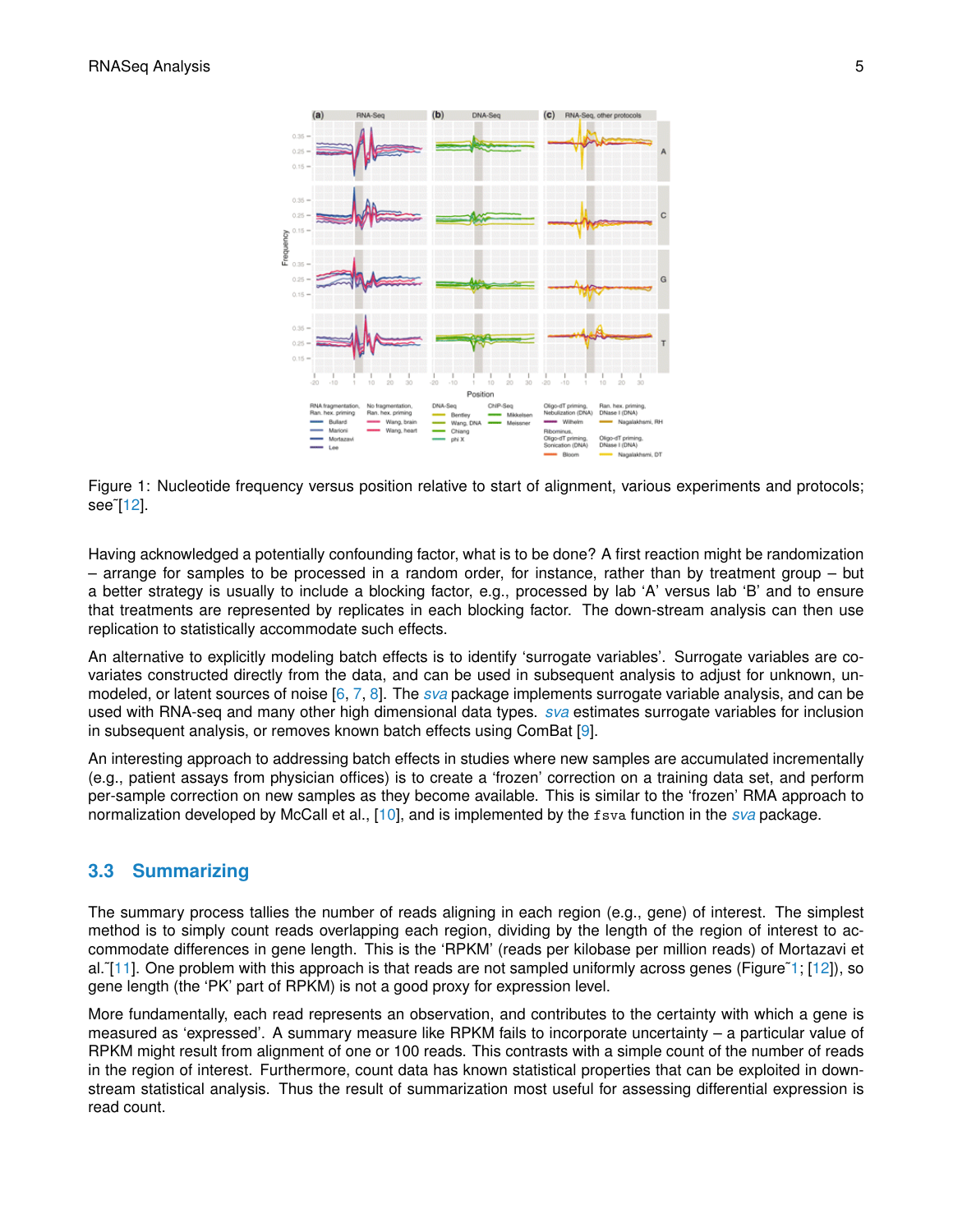How to count? For instance, should a read that partly overlaps a 5' UTR or an intron be included in a tally? What about reads that overlap multiple genes? This is a non-trivial question because alignment is only approximate (reflecting sequencing and other biases) and because sample preparation protocols and organism biology (e.g., whether the UTR or fully mature mRNA is sequenced) may dictate particular counting strategies; more elaborate counting strategies might be entertained for paired end reads. Anders enumerates some counting strategies<sup>[1](#page-5-3)</sup>; these are implemented in his *HTSeq* python scripts, in summarizeOverlaps in the *[GenomicRanges](http://bioconductor.org/packages/release/bioc/html/GenomicRanges.html)* package, or in functions in the (linux-only) *[Rsubread](http://bioconductor.org/packages/release/bioc/html/Rsubread.html)* and *[gmapR](http://bioconductor.org/packages/release/bioc/html/gmapR.html)* packages.

### <span id="page-5-0"></span>**3.4 Normalization**

Normalization arises from the need to correct for purely technical differences between samples. The most common symptom of the need for normalization is differences in the total number of aligned reads. The 'M' part of RPKM measure mentioned in the context of summarization is one way of normalizing for total count. This normalization is not appropriate, because the distribution of aligned reads across genes within a sample is not uniform – some regions receive many more alignments than do others – and this distribution may differ between samples.

The overall strategy with normalization is to choose an appropriate baseline, and express sample counts relative to that baseline. There are several approaches to choice of appropriate baseline. One might choose total count for normalization, but this is a poor choice when one or a few regions of interest are very well represented – we are normalizing to the well-represented genes rather than to sequencing depth in each sample. Other straightforward approaches include use of house-keeping genes, or the expression level from a particular quantile of the distribution of gene expression values of each sample [\[13\]](#page-7-11). One might attempt a robust estimate of sample abundance that is less sensitive to extreme outliers, e.g., the trimmed geometric mean of counts˜[\[14\]](#page-7-12). Another approach is TMM˜[\[15\]](#page-7-13), which measures the trimmed mean of M and A values (M values are the log fold change in the number of reads aligning to a region of interest measured relative to an average or arbitrary sample, A is the average count of a gene; the trimmed mean discards regions of interest that have extreme M or A values and calculates the mean M value of the remainder); the inverse of this mean is used to weight samples. More datadriven approaches exploiting the gene-specific properties include conditional quantile normalization (implemented in the *[cqn](http://bioconductor.org/packages/release/bioc/html/cqn.html)* package;˜[\[16\]](#page-7-14)).

Another approach to normalization, increasingly popular as experiment size and data consistency increases, is to perform a data transformation and apply normalization methods developed for analysis of microarrays. Examples of this approach include varianceStabilizingTransformation from the *[DESeq2](http://bioconductor.org/packages/release/bioc/html/DESeq2.html)* package, and voom from the *[limma](http://bioconductor.org/packages/release/bioc/html/limma.html)* package; see the corresponding help pages of these functions for details).

### <span id="page-5-1"></span>**3.5 Error model**

A Negative Binomial error model is often appropriate for 'smaller' experiments. These models combine Poisson ('shot' noise, i.e., within-sample techincal and sampling variation in read counts) with variation between biological samples. The *[edgeR](http://bioconductor.org/packages/release/bioc/html/edgeR.html)*˜[\[17\]](#page-7-15) and *[DESeq](http://bioconductor.org/packages/release/bioc/html/DESeq.html)*˜[\[14\]](#page-7-12) (now *[DESeq2](http://bioconductor.org/packages/release/bioc/html/DESeq2.html)*) packages implement these models. Negative bionomial error models involve estimation of dispersion parameters, which are estimated poorly in small samples. *[edgeR](http://bioconductor.org/packages/release/bioc/html/edgeR.html)* and *[DESeq2](http://bioconductor.org/packages/release/bioc/html/DESeq2.html)* adopt different data-driven approaches to arrive at more robust dispersion estimates; the packages, relying on different strategies to moderate per-gene estimates with more robust local estimates derived from genes with similar expression values. Other approaches are possible; *[DSS](http://bioconductor.org/packages/release/bioc/html/DSS.html)*˜[\[18\]](#page-7-16) estimates are based on γ-Poisson or β-Binomial distributions.

As number of replicates become large, the importance of explicitly modeling biological sampling variance decrease. This encourages use of the Poisson-Tweedie family of distributions to model count data [\[19\]](#page-7-17).

<span id="page-5-3"></span><span id="page-5-2"></span><sup>1</sup><http://www-huber.embl.de/users/anders/HTSeq/doc/count.html>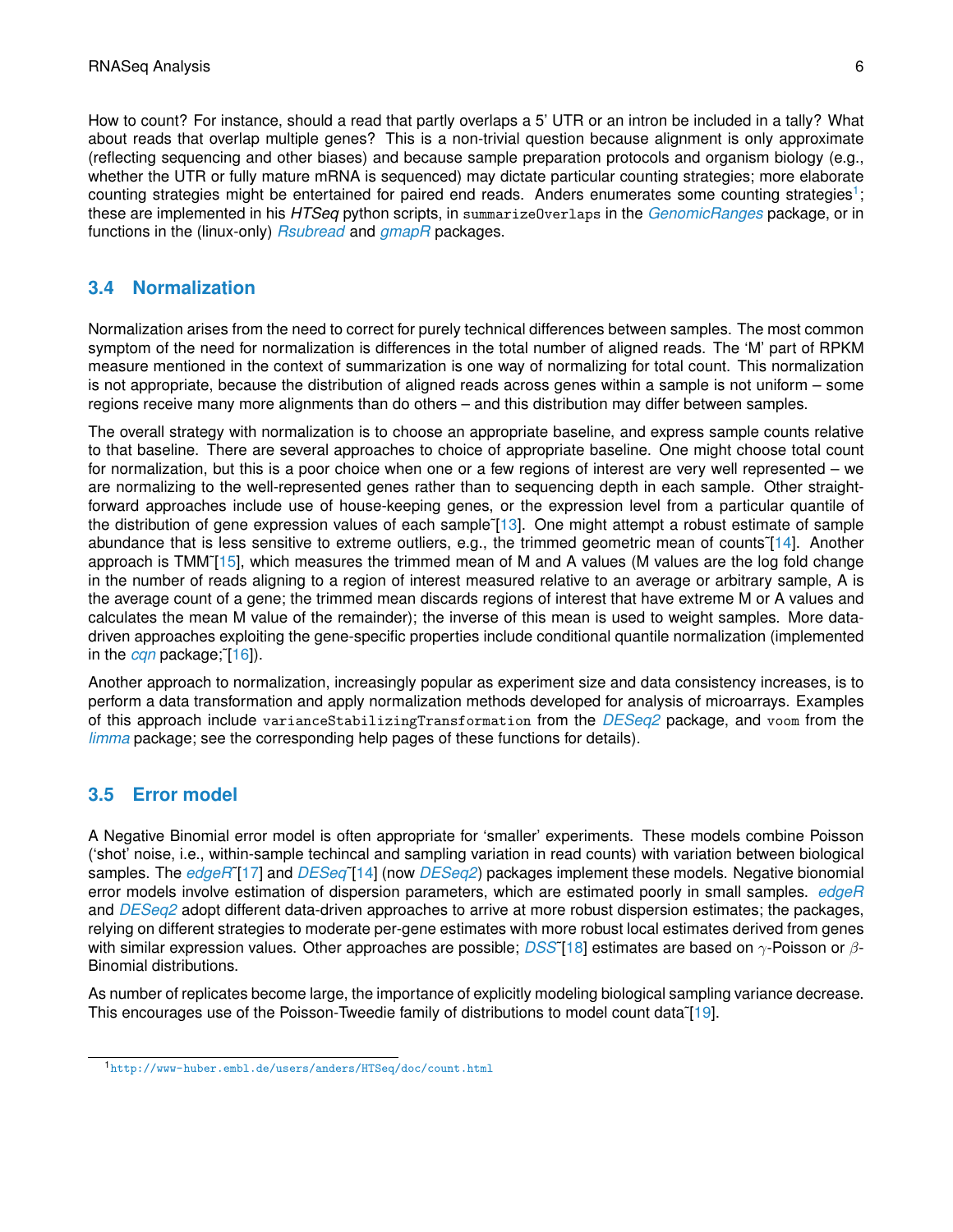<span id="page-6-3"></span>

| Table 2: Selected <i>Bioconductor</i> packages for RNA-seq analysis. |                                                                                 |  |  |
|----------------------------------------------------------------------|---------------------------------------------------------------------------------|--|--|
| Package                                                              | Description                                                                     |  |  |
| <b>EDASeq</b>                                                        | Exploratory analysis and QA; also <i>grgc, ShortRead, DESeg2.</i>               |  |  |
| edgeR, DESeq2                                                        | Generalized Linear Models using negative binomial error.                        |  |  |
| <b>BitSeq</b>                                                        | Bayesian inference of individual transcript abundances followed by differential |  |  |
|                                                                      | expression.                                                                     |  |  |
| <b>DEXSeq</b>                                                        | Exon-level differential representation.                                         |  |  |
| DSS, vsn, cqn                                                        | RNA-seq normalization methodologies. Also voom in limma.                        |  |  |
| goseq                                                                | Gene set enrichment tailored to RNAseq count data; also <i>limma's</i> roast or |  |  |
|                                                                      | camera after transformation with voom.                                          |  |  |
| <b>QuasR</b>                                                         | Workflow.                                                                       |  |  |
| <b>Rsubread</b>                                                      | Alignment (Linux only); also gmapR; Biostrings matchPDict for special-purpose   |  |  |
|                                                                      | alignments.                                                                     |  |  |
| cummeRbund                                                           | Exploration and analysis of Cufflinks results.                                  |  |  |

#### **3.6 Multiple comparison**

- 1. Increase statistical power and reduce false discovery rate by filtering regions of interest prior to analysis.
- 2. Motivation (a): just because genes are assayed does not mean, *a priori*, that they represent something requiring a statistical test. (b) Some observations, e.g., zero counts across all samples, cannot possibly be statistically significant, independent of hypothesis under investigation.
- 3. Approach detection or 'K over A'-style filter; representation of a minimum of A (normalized) read counts in at least K samples. A usually measured as counts per million. Guidelines for choice of values a little *ad hoc*; see, e.g., the *[edgeR](http://bioconductor.org/packages/release/bioc/html/edgeR.html)* user manual. Variance filter, e.g., IQR (inter-quartile range) provides a robust estimate of variability; can be used to rank and discard least-varying regions.

## <span id="page-6-0"></span>**4 Selected** *Bioconductor* **software for RNA-seq Analysis**

*Bioconductor* packages play a role in several stages of an RNA-seq analysis (Table[˜2;](#page-6-3) a more comprehensive list is under the [RNAseq](http://bioconductor.org/packages/2.10/BiocViews.html#___RNAseq) and [HighThroughputSequencing](http://bioconductor.org/packages/2.10/BiocViews.html#___HighThroughputSequencing) BiocViews terms). The *[GenomicRanges](http://bioconductor.org/packages/release/bioc/html/GenomicRanges.html)* infrastructure can be effectively employed to quantify known exon or transcript abundances. Quantified abundances are in essence a matrix of counts, with rows representing features and columns samples. The *[edgeR](http://bioconductor.org/packages/release/bioc/html/edgeR.html)*˜[\[15\]](#page-7-13) and *[DESeq2](http://bioconductor.org/packages/release/bioc/html/DESeq2.html)*˜[\[14\]](#page-7-12) packages facilitate analysis of this data in the context of designed experiments, and are appropriate when the questions of interest involve between-sample comparisons of relative abundance. The *[DEXSeq](http://bioconductor.org/packages/release/bioc/html/DEXSeq.html)* package extends the approach in *[edgeR](http://bioconductor.org/packages/release/bioc/html/edgeR.html)* and *[DESeq2](http://bioconductor.org/packages/release/bioc/html/DESeq2.html)* to ask about within-gene, between group differences in exon use, i.e., for a given gene, do groups differ in their exon use?

## <span id="page-6-1"></span>**5 DESeq2 Work Flow Exercises**

For this chapter, follow in-course instructions to work through the Parathryoid *[DESeq2](http://bioconductor.org/packages/release/bioc/html/DESeq2.html)* analysis.

## **References**

<span id="page-6-2"></span>[1] A.˜N. Brooks, L.˜Yang, M.˜O. Duff, K.˜D. Hansen, J.˜W. Park, S.˜Dudoit, S.˜E. Brenner, and B.˜R. Graveley. Conservation of an RNA regulatory map between Drosophila and mammals. *Genome Research*, pages 193–